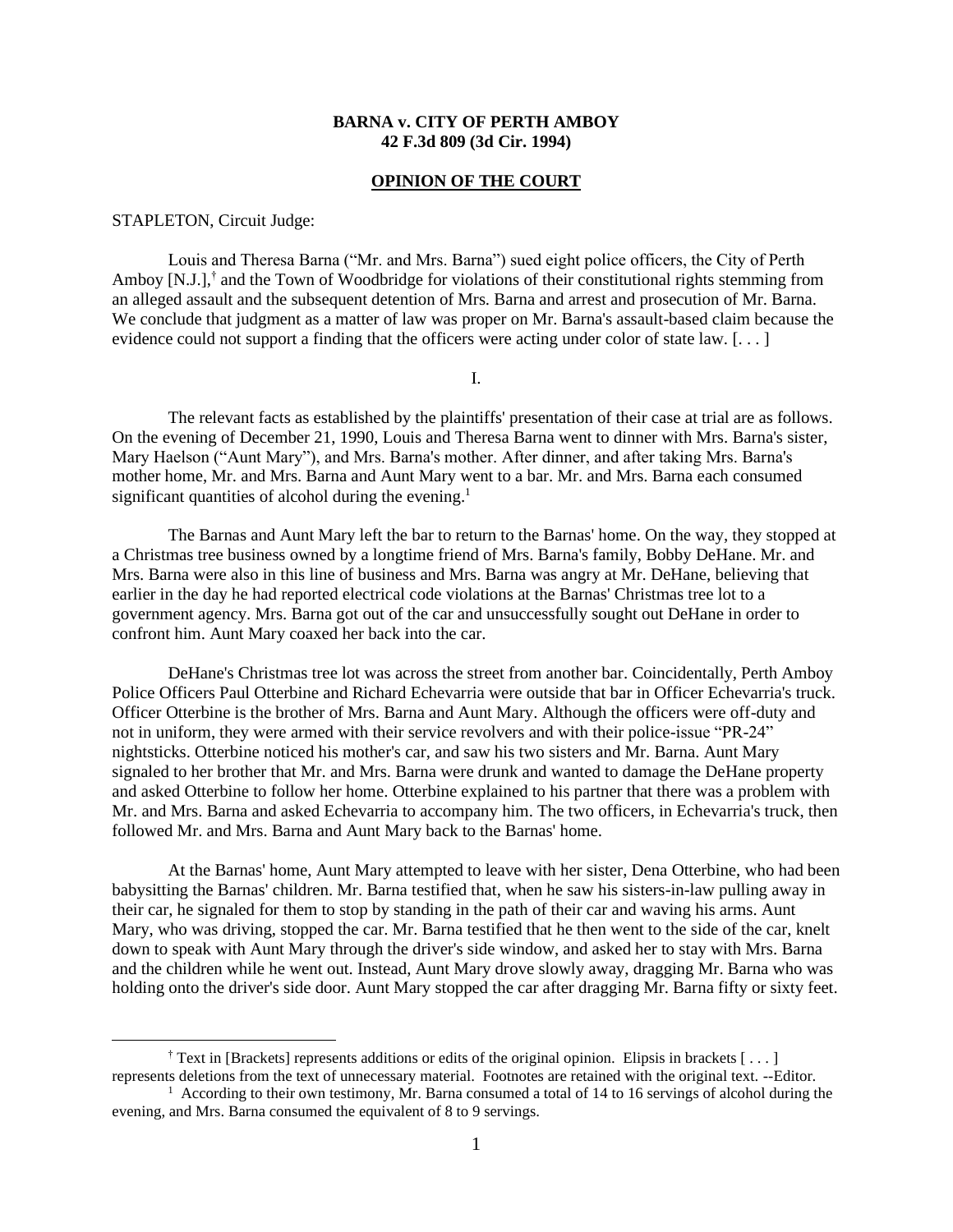Officer Otterbine, who apparently witnessed this, began yelling at Mr. Barna and accused him of hitting his sister, Aunt Mary. Mr. Barna argued with Officers Otterbine and Echevarria, telling them: "Look, you guys are out of your jurisdiction. Just get out of here, go home, this is none of your concern." Echevarria then responded: "Jurisdiction? I'll show you jurisdiction." Echevarria and Otterbine then attacked Mr. Barna and beat him up. Mr. Barna testified that he was largely passive during the fight, and that at one point Officer Otterbine used his nightstick to place Mr. Barna in a chokehold. Mr. Barna's testimony was in large part corroborated by Bobby Borrero who had followed the Barnas home to receive a paycheck from Mr. Barna.

After beating up Mr. Barna, Officers Otterbine and Echevarria left Mr. Barna on the sidewalk and returned to Echevarria's truck. They attempted to leave the scene, but Mrs. Barna prevented their departure. She slapped her brother in the mouth and told the two officers not to go anywhere.

Mr. Barna, fearing for his wife's safety, retrieved an unloaded revolver from his house. He pointed the gun into the cab of the truck in which Otterbine and Echevarria were sitting and told the officers not to go anywhere until other police arrived. At his wife's bidding, Mr. Barna stopped pointing his gun at the officers and walked over to see if his wife was okay. Otterbine and Echevarria then jumped out of the truck, drew their weapons against Mr. Barna, and told him to drop his gun. Mr. Barna stepped backwards, tripped over the curb, and, as he fell, flung the revolver in his hand over his shoulder into a hedge.

Mr. Barna then ran into his house and retrieved a twelve-gauge pump action shotgun. He walked out onto the porch and "shuffled" the pump action of the shotgun [. . . ]. He told Otterbine and Echevarria not to leave. At that point, he testified, he ran into the house, bolted the door, picked up the telephone and called his mother and his mother-in-law.

After Mr. Barna went back into his house, Officers Otterbine and Echevarria apparently called for backup and additional Perth Amboy police officers arrived on the scene, including Benjamin Ruiz and Orlando Sanabria. According to Mrs. Barna, Otterbine was drunk, and both he and Officer Echevarria continued to point their weapons at the Barnas' front door, stating that they were going to kill Mr. Barna. Mrs. Barna testified that she "was grabbing on [Otterbine's] arm, [yelling at him and] trying to get his attention," but "[h]e didn't want to pay attention to me." Otterbine thereupon instructed Officer Ruiz to remove Mrs. Barna from the scene, but when Ruiz attempted to do so, she resisted. Officer Ruiz tried to restrain Mrs. Barna by holding her arms, while she struggled to elude his grasp. Ruiz was finally able to handcuff Mrs. Barna and, with the assistance of Officer Sanabria, place her into a patrol car. At that point, she attempted "with all [her] might" to kick her way out of the patrol car.

Officers Ruiz and Sanabria took Mrs. Barna to the Raritan Bay Medical Center, where they checked her in for intoxication. Upon arriving at the Medical Center, Ruiz removed the handcuffs and Mrs. Barna tried to leave, but the hospital staff placed her in restraints. "I was hysterical," she testified, "I was still combative, I wanted to go home." After a time, Mrs. Barna calmed down and she was released from the hospital; she returned home at about 3:00 a.m.

While Mrs. Barna was at the hospital, events at the Barna home escalated. Based on the representations of Officers Otterbine and Echevarria that Mr. Barna had barricaded himself in his home with his children, the Woodbridge police officers who had been called to the scene contacted then Middlesex County Prosecutor (now Judge) Allen A. Rockoff and informed him that a hostage situation was taking place at the Barna home. As the chief law enforcement officer for the county, Rockoff ordered the county's hostage negotiation team to go to the Barnas' home. As part of the hostage situation response, the Barnas claim that Officer Charles Hawkins intercepted Mr. Barna's telephone conversations. After a period of time, Mr. Barna voluntarily surrendered to the police. He was arrested and detained for three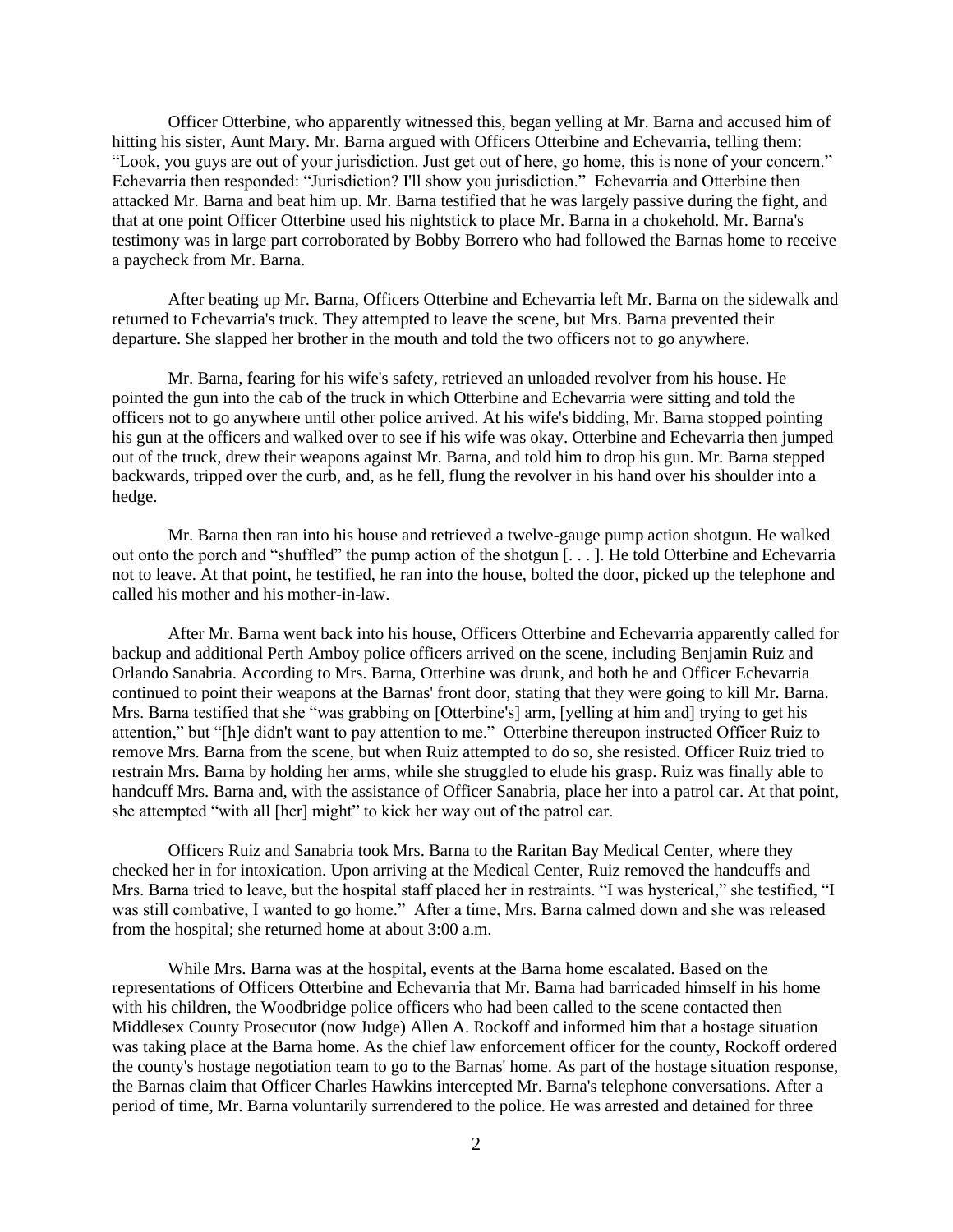hours, then taken to a hospital for treatment for his injuries, and finally transported to the Middlesex County Adult Corrections Facility. He was released when bail was posted. Officers Otterbine and Echevarria later charged Mr. Barna with a number of criminal offenses in connection with these events.

Mr. and Mrs. Barna subsequently filed a civil complaint in the District Court for the District of New Jersey, alleging violations of their civil rights under 42 U.S.C. § 1983 by the City of Perth Amboy; the Township of Woodbridge; Officers Otterbine, Echevarria, Ruiz, Sanabria, Hawkins; and others. [The complaint] alleged that Officers Otterbine and Echevarria "assaulted" Mr. Barna and thereafter caused his arrest, depriving him of his constitutional rights under the Eighth and Fourteenth Amendments.  $[\dots]$ 

[The district court dismissed a number of the police officer defendants prior to trial.] At the close of the Barnas' case [at trial], the [remaining defendants] moved for judgment as a matter of law. The district court granted their motions. [...] The district court explained ... that the events of that evening should be viewed as comprising two distinct incidents: (1) a "family altercation" between the officers and Mr. Barna; and (2) the officers' response to Mr. Barna's brandishing of firearms following their attempt to leave. The court found that the evidence viewed in the light most favorable to the plaintiffs could not support a claim under 42 U.S.C. § 1983 because [...] the officers' actions were not performed under color of state law. [. . . ]

II.

As noted, the Barnas brought this action under 42 U.S.C. § 1983. Section 1983 provides:

Every person who, under color of any statute, ordinance, regulation, custom, or usage of any State ..., subjects, or causes to be subjected, any citizen of the United States or other person within the jurisdiction thereof to the deprivation of any rights, privileges, or immunities secured by the Constitution and laws, shall be liable to the party injured in an action at law....

42 U.S.C. § 1983. "To state a claim under § 1983, a plaintiff must allege the violation of a right secured by the Constitution and laws of the United States, and must show that the alleged deprivation was committed by a person acting under color of state law." *West v. Atkins*, 487 U.S. 42, 48 (1988). The Barnas have alleged violations of their rights under the United States Constitution, claiming that the police officers' assault of Mr. Barna was unprovoked and involved the use of excessive force, and that the subsequent arrest, prosecution, and detention occurred without probable cause. They further contend that the defendants were acting in their official capacity as police officers-or were otherwise clothed in state authority, both during the altercation and during the ensuing events. $[\ldots]$ 

"The traditional definition of acting under color of state law requires that the defendant in a § 1983 action have exercised power 'possessed by virtue of state law and made possible only because the wrongdoer is clothed with the authority of state law.'" *West*, 487 U.S. at 49 (internal quotations omitted). Accordingly, acts of a state or local employee in her official capacity will generally be found to have occurred under color of state law. *Id.*; *Flagg Bros. v. Brooks*, 436 U.S. 149, 157 n. 5 (1978). This will be so whether the complained of conduct was in furtherance of the state's goals or constituted an abuse of official power. *West*, 487 U.S. at 49-50; *Monroe v. Pape*, 365 U.S. 167, 184-87, (1961). "It is firmly established that a defendant in a section 1983 suit acts under color of state law when he abuses the position given to him by the State." *West*, 487 U.S. at 49, 108 S. Ct. at 2255; *Screws v. United States*, 325 U.S. 91, 111, (1945) ("Acts of [police] officers who undertake to perform their official duties are included whether they hew to the line of their authority or overstep it.").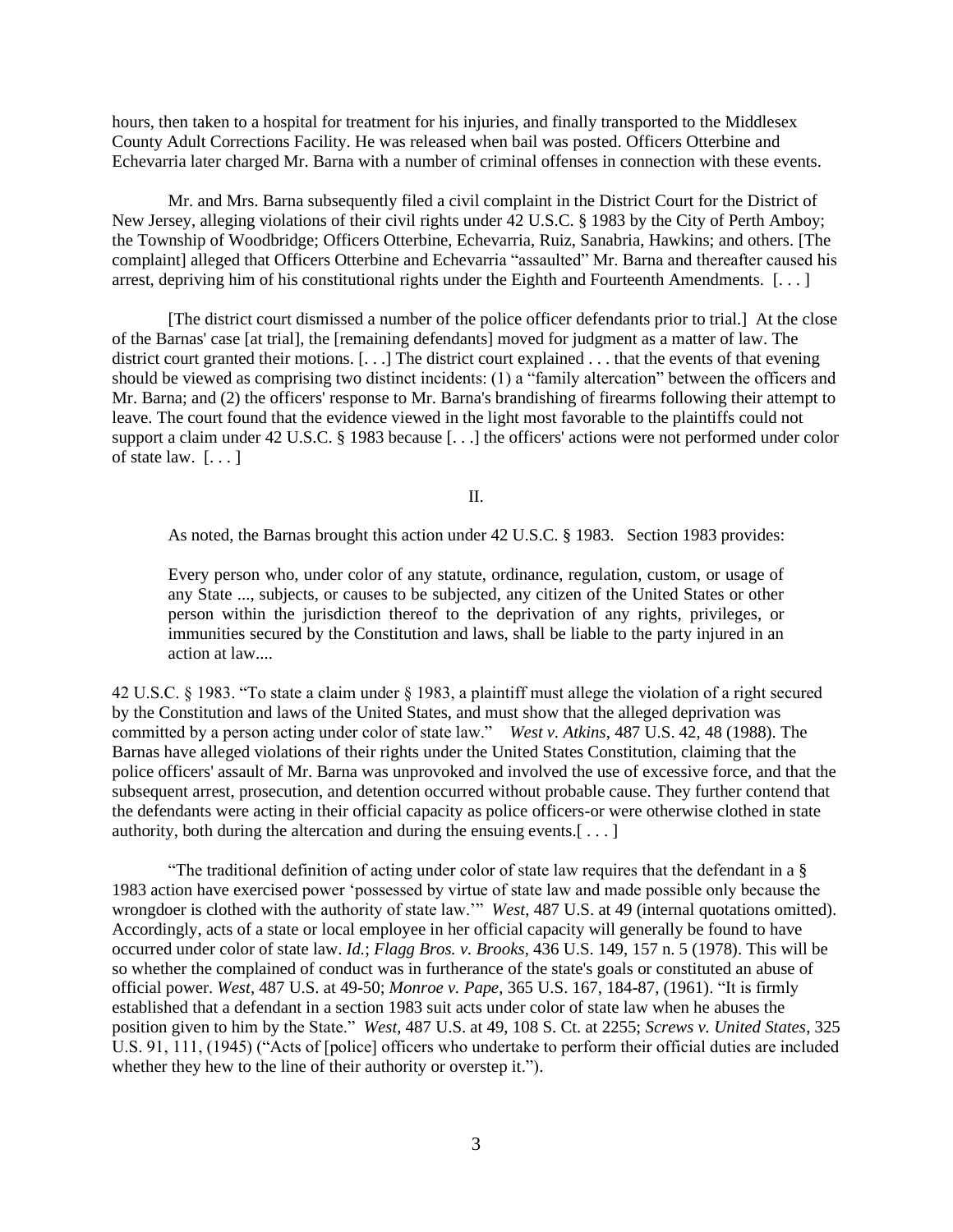"It is [also] clear that under 'color' of law means under 'pretense' of law." *Screws*, 325 U.S. at 111. Thus, one who is without actual authority, but who purports to act according to official power, may also act under color of state law. In *Griffin v. Maryland*, the Supreme Court held that a deputy sheriff employed by a private park operator acted under color of state law when he ordered the plaintiff to leave the park, escorted him off the premises, and arrested him for criminal trespass. *Griffin v. Maryland*, 378 U.S. 130 (1964). While the deputy sheriff was in actuality acting as a private security guard and as agent of the park operator rather than as agent of the state, he "wore a sheriff's badge and consistently identified himself as a deputy sheriff rather than as an employee of the park," and consequently "purported to exercise the authority of a deputy sheriff." *Id*. at 135.<sup>2</sup> The Court concluded that the privately employed deputy sheriff had been acting as a state actor, stating:

If an individual is possessed of state authority and purports to act under that authority, his action is state action. It is irrelevant that he might have taken the same action had he acted in a purely private capacity.

*Id*. In this same vein, off-duty police officers who purport to exercise official authority will generally be found to have acted under color of state law. Manifestations of such pretended authority may include flashing a badge, identifying oneself as a police officer, placing an individual under arrest, or intervening in a dispute involving others pursuant to a duty imposed by police department regulations.  $[\dots]$ 

On the other hand, a police officer's purely private acts which are not furthered by any actual or purported state authority are not acts under color of state law. See *Delcambre v. Delcambre*, 635 F.2d 407, 408 (5th Cir.1981) (holding that alleged assault by on-duty police chief at police station did not occur under color of state law because altercation with the plaintiff, defendant's sister-in-law, arose out of a personal dispute and defendant neither arrested nor threatened to arrest the plaintiff); [. . . ] While a police-officer's use of a state-issue weapon in the pursuit of private activities will have "furthered" the § 1983 violation in a literal sense, courts generally require additional indicia of state authority to conclude that the officer acted under color of state law. *Compare Bonsignore v. City of New York*, 683 F.2d 635 (2d Cir.1982) (holding that officer who used police handgun to shoot his wife and then commit suicide did not act under color of state law even though he was required to carry the police gun at all times) with *Stengel v. Belcher*, 522 F.2d at 441 (finding evidence supported determination of "under color" where offduty officer intervened in barroom brawl as required by relevant police department regulations) [ . . .]

In this case, Officers Otterbine and Echevarria were off duty when the altercation with Mr. Barna occurred, and the evidence indicates that the underlying nature of their dispute was personal. The evidence would not support a finding that the officers were acting with actual police authority during the altercation. Nor would it support a finding that they purported to be acting with police authority.

While the fact that they were off duty is not dispositive of whether the officers were exercising actual police authority, there was no evidence to indicate that the officers were on official police business. First, the officers were literally "out of their official jurisdiction." New Jersey law provides that a municipal police officer's jurisdiction is limited to the municipality in which the officer was appointed. N.J.Stat.Ann. § 40A:14-152 (West 1993); *see State v. Cohen*, 73 N.J. 331, 375 A.2d 259, 264 (1977). A police officer may act in his or her official capacity outside of this jurisdiction under only two circumstances: (1) when in hot pursuit of a person whom the officer believes to have committed a crime,

<sup>&</sup>lt;sup>2</sup> Under a local ordinance, the county sheriff could deputize individuals who were employed to act as private security personnel. The individuals would be appointed as "special deputy sheriffs," and although they were paid by and acted as agents for the company or individual on whose account the appointment was made, they "ha[d] the same power and authority as deputy sheriffs possess within the area to which they are appointed." Griffin, 378 U.S. at 132 n. 1, 84 S.Ct. at 1771 n. 1 (quoting § 2-91 of the Montgomery County Code of 1955).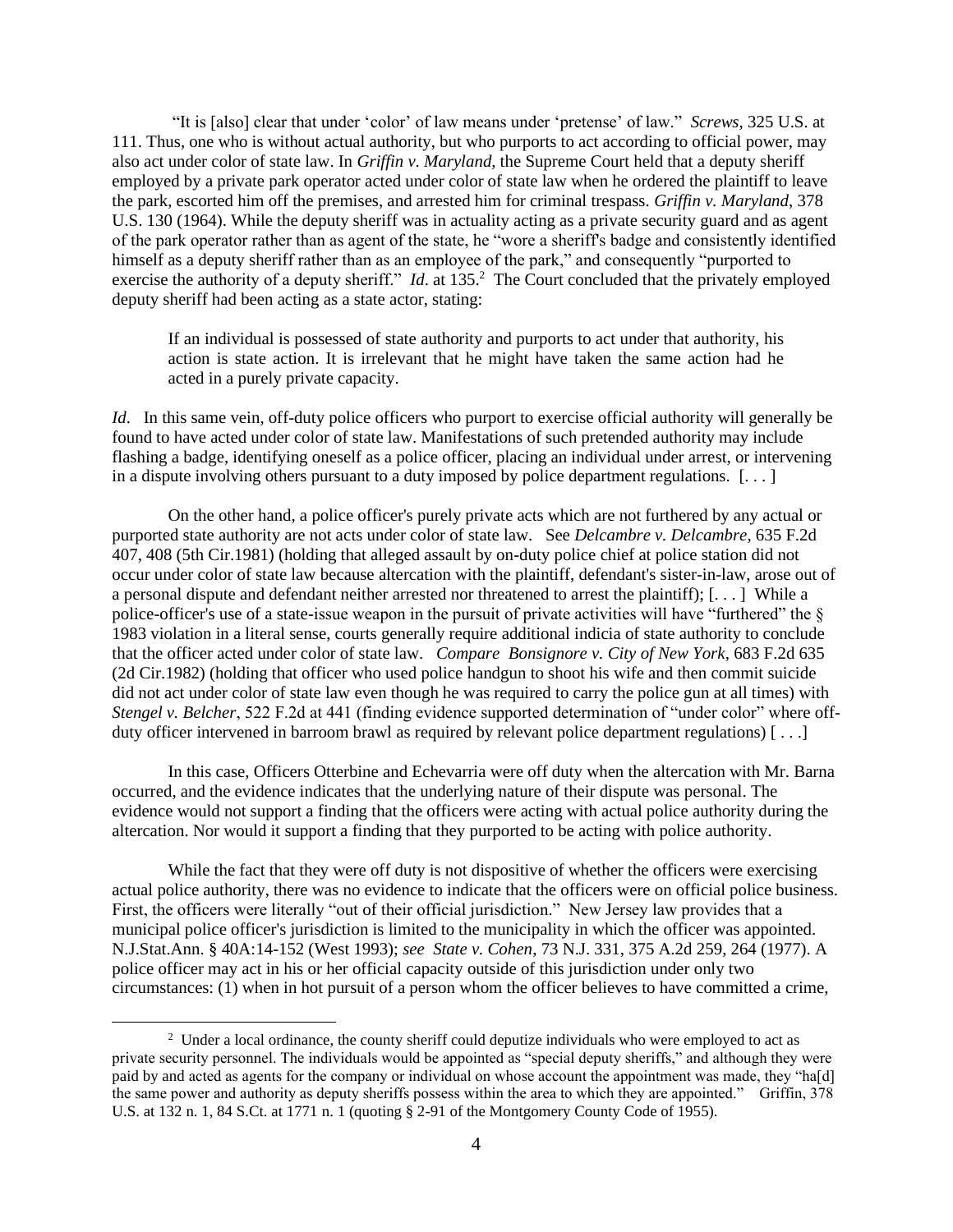N.J.Stat.Ann. § 2A:156-1 (West 1985), or (2) when making an arrest anywhere in the state for a crime committed in the officer's presence, N.J.Stat.Ann. § 40A:14-152.1 (West 1993). Officers Otterbine and Echevarria, who were Perth Amboy police officers, thus could not have been acting with official authority under the facts of this case when they allegedly assaulted Mr. Barna at his home in the Town of Woodbridge. [...]

Otterbine decided to follow the Barnas to their home at the request of a relative and asked his partner, with whom he was sharing a social evening, to accompany him. The altercation began when Officer Otterbine accused Mr. Barna of hitting the officer's sister, Aunt Mary. His partner then intervened to support him and, at the end of the fracas, the two officers attempted to leave. The officers had not been called to the scene to conduct official police business, nor were they in pursuit of Mr. Barna on the belief that he had already committed a crime. Finally, the fact that they attempted to leave after the assault establishes that the officers were not trying to arrest Mr. Barna at the time they assaulted him. Thus, there was no evidence to support a finding that the officers were clothed with actual state authority during the initial phase of the altercation, prior to Mr. Barna's brandishing of firearms.

This situation is thus unlike that in *Black v. Stephens*, 662 F.2d 181 (3d Cir.1981), where we concluded that an on-duty police officer may act under color of state law when he performs official duties that arose in a quasi-personal context. In *Black*, the plaintiff brought a § 1983 claim against a police officer in connection with an arrest and prosecution that arose out of a traffic incident involving the plaintiff's and the officer's vehicles. We found sufficient indicia of state authority to uphold the denial of judgment not withstanding the verdict because the police officer was an on-duty (although plain-clothed) detective, he wore a police academy windbreaker, and he had initiated contact with the plaintiff on the belief that the plaintiff's actions warranted official investigation. *Black v. Stephens*, 662 F.2d at 188. Here there was no evidence that the alleged assault occurred as a result of official police concerns; on the contrary, the evidence indicates that the assault arose out of the officer's familial and personal concerns.

Turning to the issue of whether the officers purported to be acting with state authority when they followed the Barnas home and accosted Mr. Barna, we also find no evidence supporting the Barnas' position. The officers did not identify themselves as police officers, they did not indicate that they were acting on official police business, and importantly, they did not attempt to arrest Mr. Barna, or otherwise invoke their police authority, during the initial phase of the altercation.

The only arguable connections between the officers' alleged assault of Mr. Barna and the use of police authority are: (1) Echevarria's comment, "I'll show you jurisdiction," made in response to Mr. Barna's statement that the officers were out of their jurisdiction, and (2) evidence that Echevarria used a state-issue "PR-24" nightstick to hold Mr. Barna during the assault-a weapon that Officer Echevarria could only legally carry in New Jersey because of his position as a police officer. We believe Officer Echevarria's comment regarding the officers' "jurisdiction" is too ambiguous to be of significant value on the issue of state authority. As noted, the officers were in fact out of their police jurisdiction. Instead of indicating that Echevarria intended to exercise official police authority, the comment could just as likely have been meant to convey that Echevarria intended, despite the lack of any real or purported authority, to put Mr. Barna in his place.

The use of a police-issue nightstick is undoubtedly the Barnas' strongest support for the view that the officers were acting under color of state law during the alleged assault. The nightstick was an objective indicia of police authority, and Echevarria was legally entitled to possess it only because of his position as a police officer. At the time it was used, however, Echevarria did not have actual authority to use the nightstick, since, by law, an officer may only carry the weapon while on duty or while traveling to or from an authorized place of police duty. See N. J. Stat. Ann. § 2C:39-3(e), (g). Nor, under the circumstances of this case, do we view the use of the nightstick to hold Mr. Barna during the assault as an